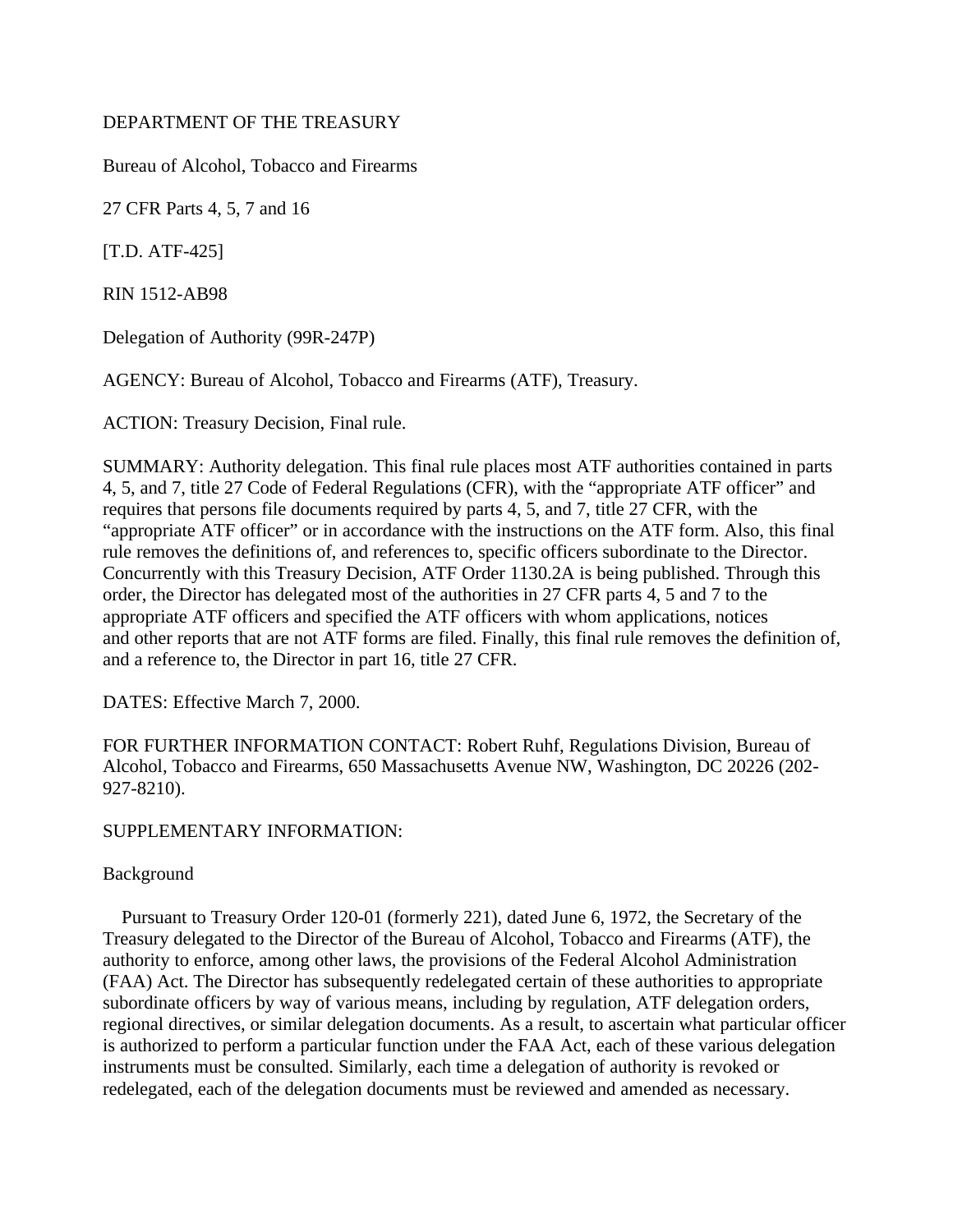ATF has determined that this multiplicity of delegation instruments complicates and hinders the task of determining which ATF officer is authorized to perform a particular function. ATF also believes these multiple delegation instruments exacerbate the administrative burden associated with maintaining up-to-date delegations, resulting in an undue delay in reflecting current authorities.

 Accordingly, this final rule rescinds all authorities of the Director in parts 4, 5, and 7 that were previously delegated and places those authorities with the "appropriate ATF officer." Most of the authorities of the Director that were not previously delegated are also placed with the "appropriate ATF officer." Along with this final rule, ATF is publishing ATF Order 1130.2A, Delegation Order- -Delegation of the Director's Authorities in 27 CFR parts 4, 5 and 7, Labeling and Advertising of Wine, Distilled Spirits and Malt Beverages, which delegates certain of these authorities to the appropriate organizational level. The effect of these changes is to consolidate all delegations of authority in parts 4, 5 and 7 into one delegation instrument. This action both simplifies the process for determining what ATF officer is authorized to perform a particular function and facilitates the updating of delegations in the future. As a result, delegations of authority will be reflected in a more timely and user-friendly manner.

 To conform to these changes, this final rule removes the definition of "Director" and the one reference to the Director in part 16. The reference to the Director is found in 27 CFR 16.30. This section states that certificates of label/bottle approval or exemption from label approval are issued pursuant to parts 4, 5, and 7.

 In addition, this final rule also eliminates all references in the regulations that identify the ATF officer with whom an ATF form is filed. This is because ATF forms will indicate the officer with whom they must be filed. Similarly, this final rule also amends parts 4, 5 and 7 to provide that the submission of documents other than ATF forms (such as letterhead applications, notices and reports) must be filed with the "appropriate ATF officer" identified in ATF Order 1130.2A. These changes will facilitate the identification of the officer with whom forms and other required submissions are filed.

 This final rule also makes various technical amendments to subparts A of 27 CFR parts 4, 5 and 7. First, new sections are added in each part to recognize the authority of the Director to delegate regulatory authorities and to identify ATF Order 1130.2A as the instrument reflecting such delegations. Second, various sections are amended in each part to provide that the instructions for an ATF form identify the ATF officer with whom it must be filed.

 ATF has begun to make similar changes in delegations to other parts of Title 27 of the Code of Federal Regulations through separate rulemakings. By amending the regulations part by part, rather than in one large rulemaking document and ATF Order, ATF minimizes the time expended in notifying interested parties of current delegations of authority.

#### Paperwork Reduction Act

 The provisions of the Paperwork Reduction Act of 1995, Public Law 104-13, 44 U.S.C. Chapter 35, and its implementing regulations, 5 CFR part 1320, do not apply to this final rule because there are no new or revised recordkeeping or reporting requirements.

#### Regulatory Flexibility Act

 Because no notice of proposed rulemaking is required for this rule, the provisions of the Regulatory Flexibility Act (5 U.S.C. 601 et seq.) do not apply.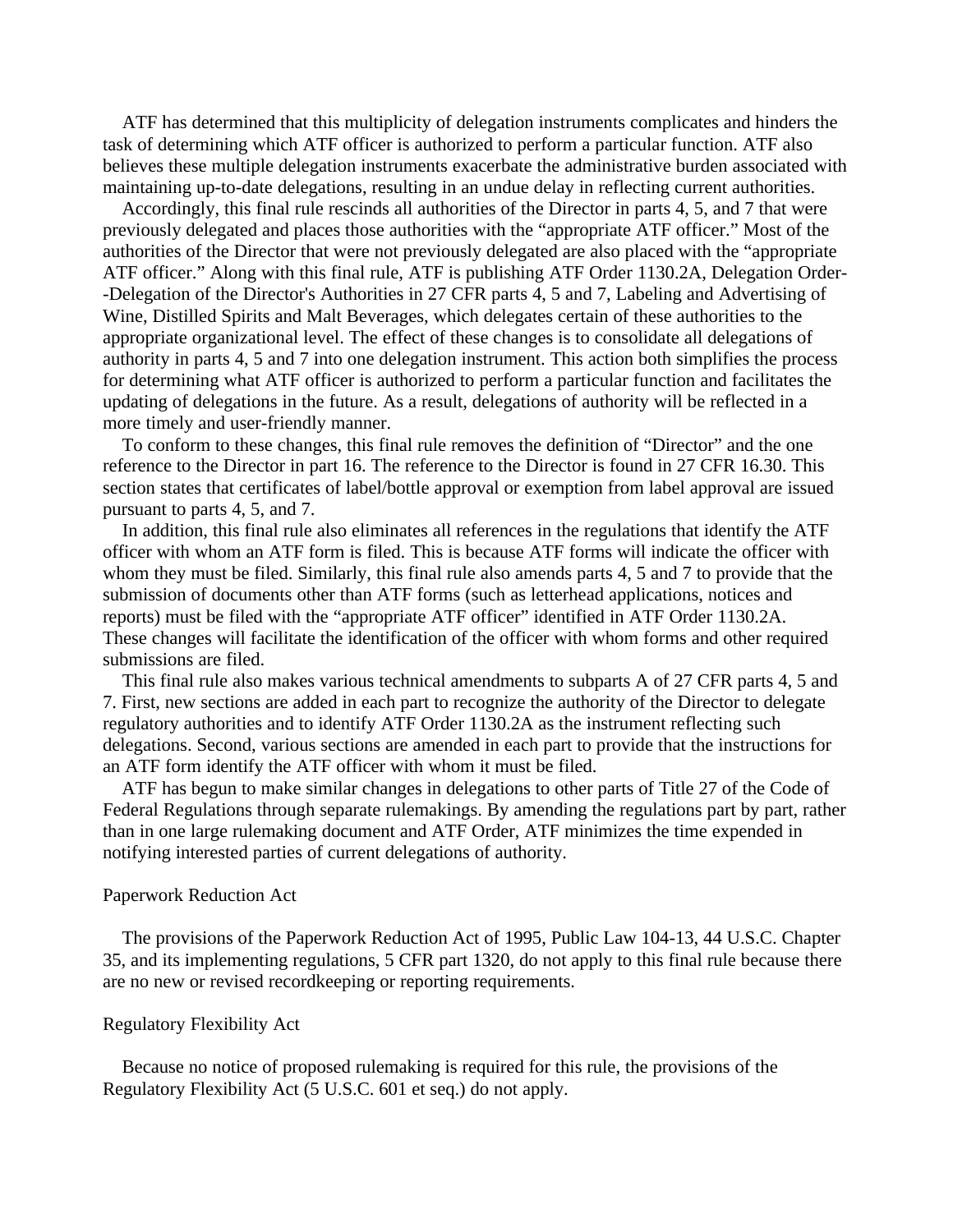#### Executive Order 12866

 It has been determined that this rule is not a significant regulatory action because it will not: (1) Have an annual effect on the economy of \$100 million or more or adversely affect in a material way the economy, a sector of the economy, productivity, competition, jobs, the environment, public health or safety, or State, local or tribal governments or communities; (2) Create a serious inconsistency or otherwise interfere with an action taken or planned by another agency; (3) Materially alter the budgetary impact of entitlements, grants, user fees, or loan programs or the rights and obligations of recipients thereof; or (4) Raise novel legal or policy issues arising out of legal mandates, the President's priorities, or the principles set forth in Executive Order 12866.

### Administrative Procedure Act

 Because this final rule merely makes technical amendments and conforming changes to improve the clarity of the regulations, it is unnecessary to issue this final rule with notice and public procedure under 5 U.S.C. 553(b). Similarly it is unnecessary to subject this final rule to the effective date limitation of 5 U.S.C. 553(d).

# Drafting Information

 The principal author of this document is Robert Ruhf, Regulations Division, Bureau of Alcohol, Tobacco and Firearms.

#### List of Subjects

# 27 CFR Part 4

 Advertising, Authority delegations, Consumer protection, Customs duties and inspection, Imports, Labeling, Packaging and Containers, Reporting and recordkeeping requirements, Wine.

# 27 CFR Part 5

 Advertising, Authority delegations, Consumer protection, Customs duties and inspection, Imports, Labeling, Liquors, Packaging and Containers, Reporting and recordkeeping requirements.

# 27 CFR Part 7

 Advertising, Authority delegations, Beer, Consumer protection, Customs duties and inspection, Imports, Labeling, Packaging and Containers, Reporting and recordkeeping requirements.

# 27 CFR Part 16

 Alcohol and alcoholic beverages, Consumer protection, Customs duties and inspection, Health, Imports.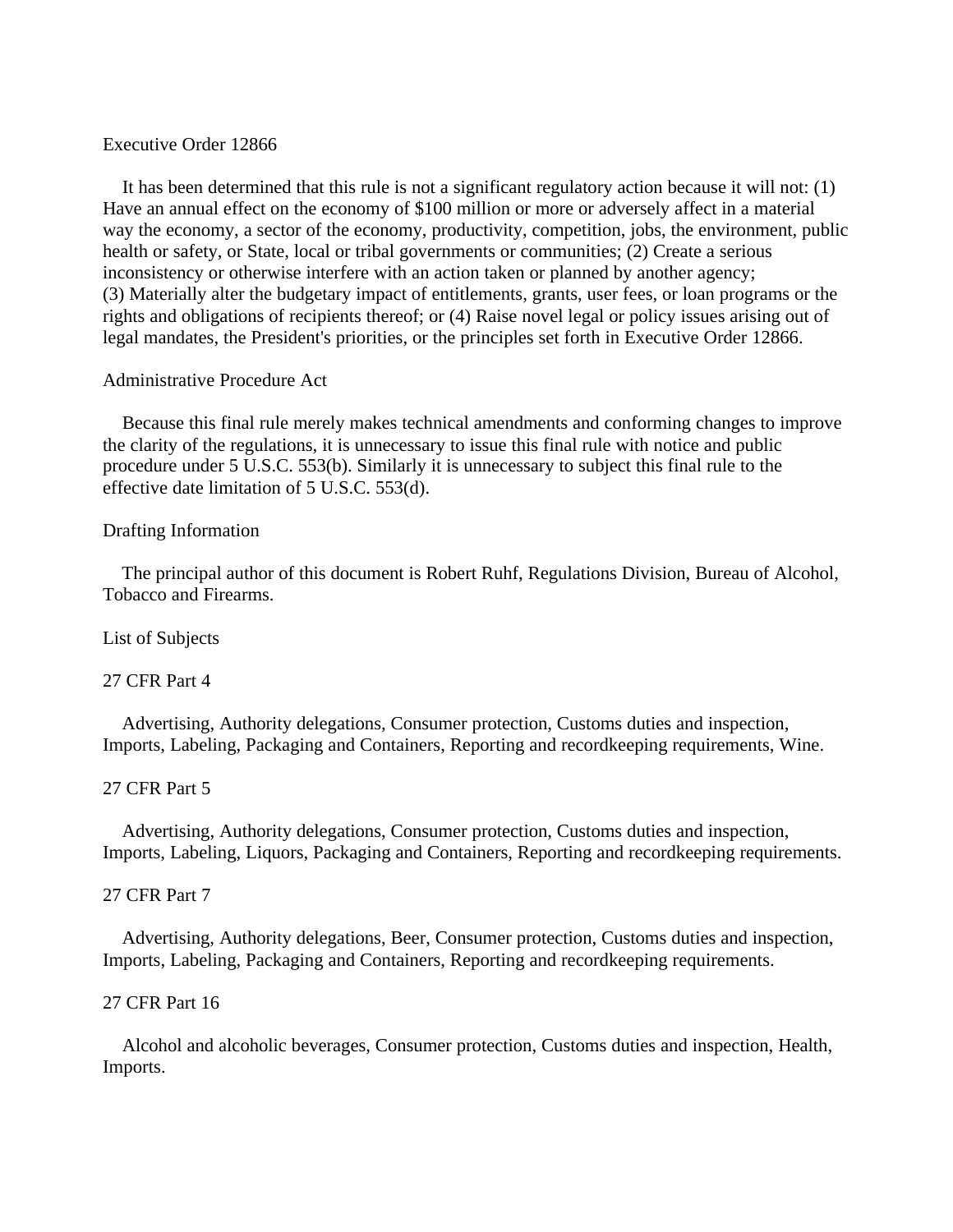Authority and Issuance

Title 27, Code of Federal Regulations is amended as follows:

### PART 4--LABELING AND ADVERTISING OF WINE

Paragraph 1. The authority citation for part 4 continues to read as follows:

Authority: 27 U.S.C. 205, unless otherwise noted.

§§ 4.3, 4.21, 4.23, 4.24, 4.33, 4.37, 4.38, 4.39, 4.40, 4.50, 4.52, and 4.64 [Amended]

 Par. 2. In part 4 remove the word "Director" each place it appears and add, in substitution, the words "appropriate ATF officer" in the following places:

(a) Section 4.3(a);

(b) Section 4.21(b)(3)(iii);

- (c) Section 4.23(c)(2);
- (d) Section 4.24(a)(1) and (c)(1);
- (e) Section 4.33(b);
- (f) Section 4.37(c);
- $(g)$  Section 4.38(h);
- (h) Section 4.39(a)(4) and (5), (d), (g), (i)(2)(iii) and (3), and (j);
- $(i)$  Section 4.40 $(c)$ ;
- $(i)$  Section 4.50(b);
- (k) Section 4.52; and
- (l) Section 4.64(a)(4) and (5).

 Par. 3. Section 4.3 is amended by adding a sentence at the end of paragraph (a) and revising paragraph (b) to read as follows:

§ 4.3 Forms prescribed.

(a) \* \* \* The form will be filed in accordance with the instructions for the form.

 (b) Forms may be requested from the ATF Distribution Center, PO Box 5950, Springfield, Virginia 22153-5190, or by accessing the ATF web site (http://www.atf.treas.gov/). \* \* \* \* \*

Par. 4. A new § 4.4 is added to Subpart A to read as follows:

§ 4.4 Delegations of the Director.

 Most of the regulatory authorities of the Director contained in this Part 4 are delegated to appropriate ATF officers. These ATF officers are specified in ATF Order 1130.2A, Delegation Order--Delegation of the Director's Authorities in 27 CFR parts 4, 5 and 7, Labeling and Advertising of Wine, Distilled Spirits and Malt Beverages.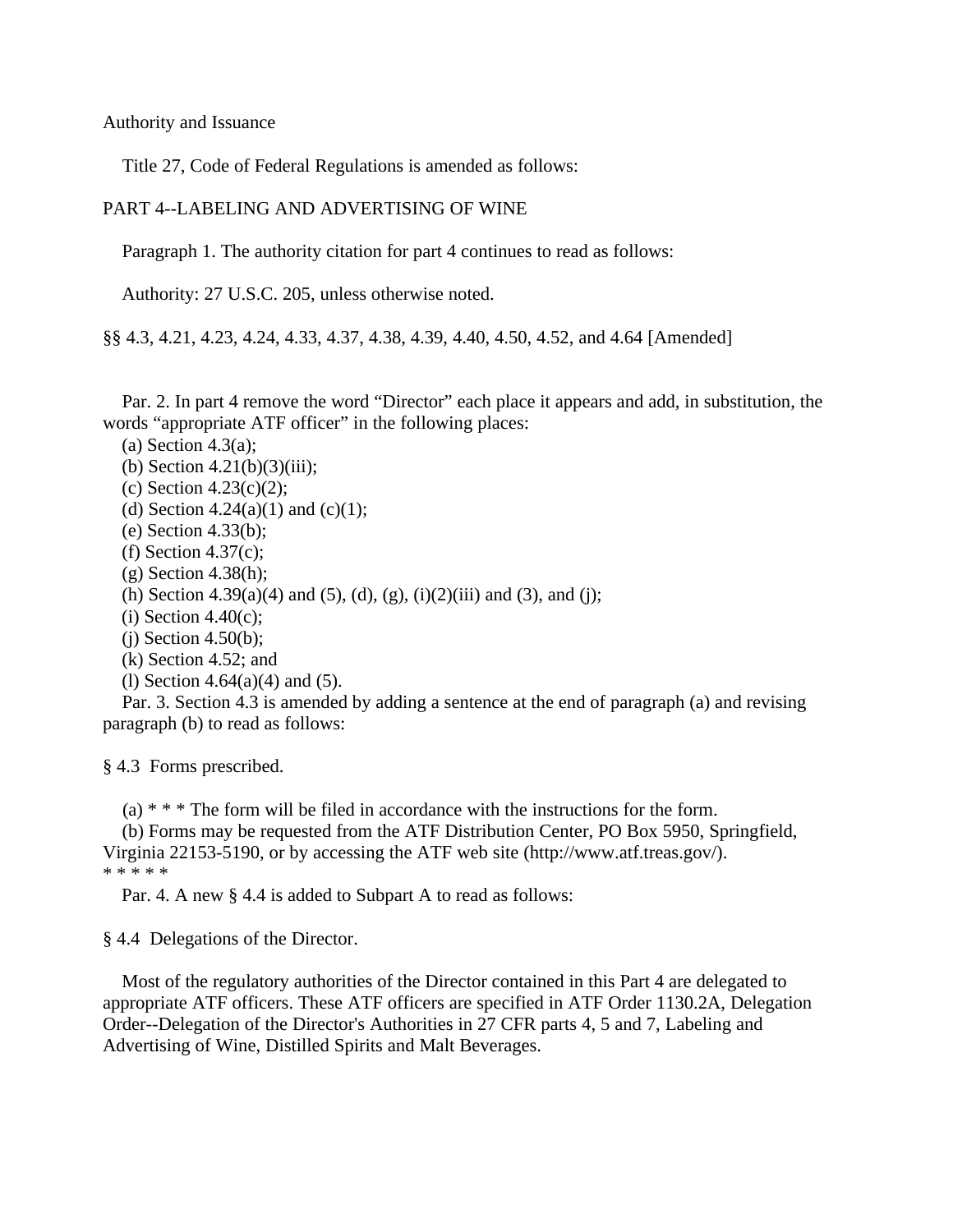ATF delegation orders, such as ATF Order 1130.2A, are available to any interested person by mailing a request to the ATF Distribution Center, PO Box 5950, Springfield, Virginia 22150-5190, or by accessing the ATF web site (http://www.atf.treas.gov/).

 Par. 5. Section 4.10 is amended by removing the definition "Regional director (compliance)", and by adding a new definition of "Appropriate ATF officer" to read as follows:

§ 4.10 Meaning of terms.

\* \* \* \* \*

 Appropriate ATF officer. An officer or employee of the Bureau of Alcohol, Tobacco and Firearms (ATF) authorized to perform any functions relating to the administration or enforcement of this part by ATF Order 1130.2A, Delegation Order--Delegation of the Director's Authorities in 27 CFR part 4, 5 and 7, Labeling and Advertising of Wine, Distilled Spirits and Malt Beverages. \* \* \* \* \*

 Par. 6. The first and last sentences of paragraph (b)(1) of § 4.24 are amended to remove the words "Director" and "Director's", respectively, and by adding, in substitution, the phrases "appropriate ATF officer" and "appropriate ATF officer's".

 Par. 7. Paragraph (b)(1) of § 4.30 is amended to remove the words "Regional director (compliance)" and adding, in substitution, the words "appropriate ATF officer".

 Par. 8. Paragraph (a) of § 4.50 is amended by removing the words "application is made to the Director and" and adding to the end of the sentence the phrase "by the appropriate ATF officer".

### PART 5--LABELING AND ADVERTISING OF DISTILLED SPIRITS

Par. 9. The authority citation for part 5 continues to read as follows:

 Authority: 26 U.S.C. 5301, 7805, 27 U.S.C. 205. §§ 5.3, 5.22, 5.23, 5.26, 5.28, 5.34, 5.35, 5.36, 5.38, 5.42, 5.46, 5.51, 5.55 and 5.65 [Amended]

 Par. 10. In part 5 remove the word "Director" each place it appears and add, in substitution, the words "appropriate ATF officer" in the following places:

(a) Section  $5.3(a)$ ;

(b) Section  $5.22(k)(1)$  and  $(2)$ , and  $(l)(2)$ ;

- (c) Section 5.26(b);
- (d) Section 5.28, introductory text;
- (e) Section 5.34(a);
- (f) Section  $5.35(a)$ ;
- $(g)$  Section 5.36(d);
- (h) Section 5.38(c);
- (i) Section  $5.42(a)(4)$  and  $(5)$ , and  $(b)(7)$ ;
- (i) Section  $5.46(d)(1)$ ;
- $(k)$  Section 5.51 $(c)$ ;
- (1) Section  $5.55(a)$ , (b) and (c); and

(m) Section 5.65(a)(4) and (5), and (g).

 Par. 11. Section 5.3 is amended by adding a sentence at the end of paragraph (a) and revising paragraph (b) to read as follows: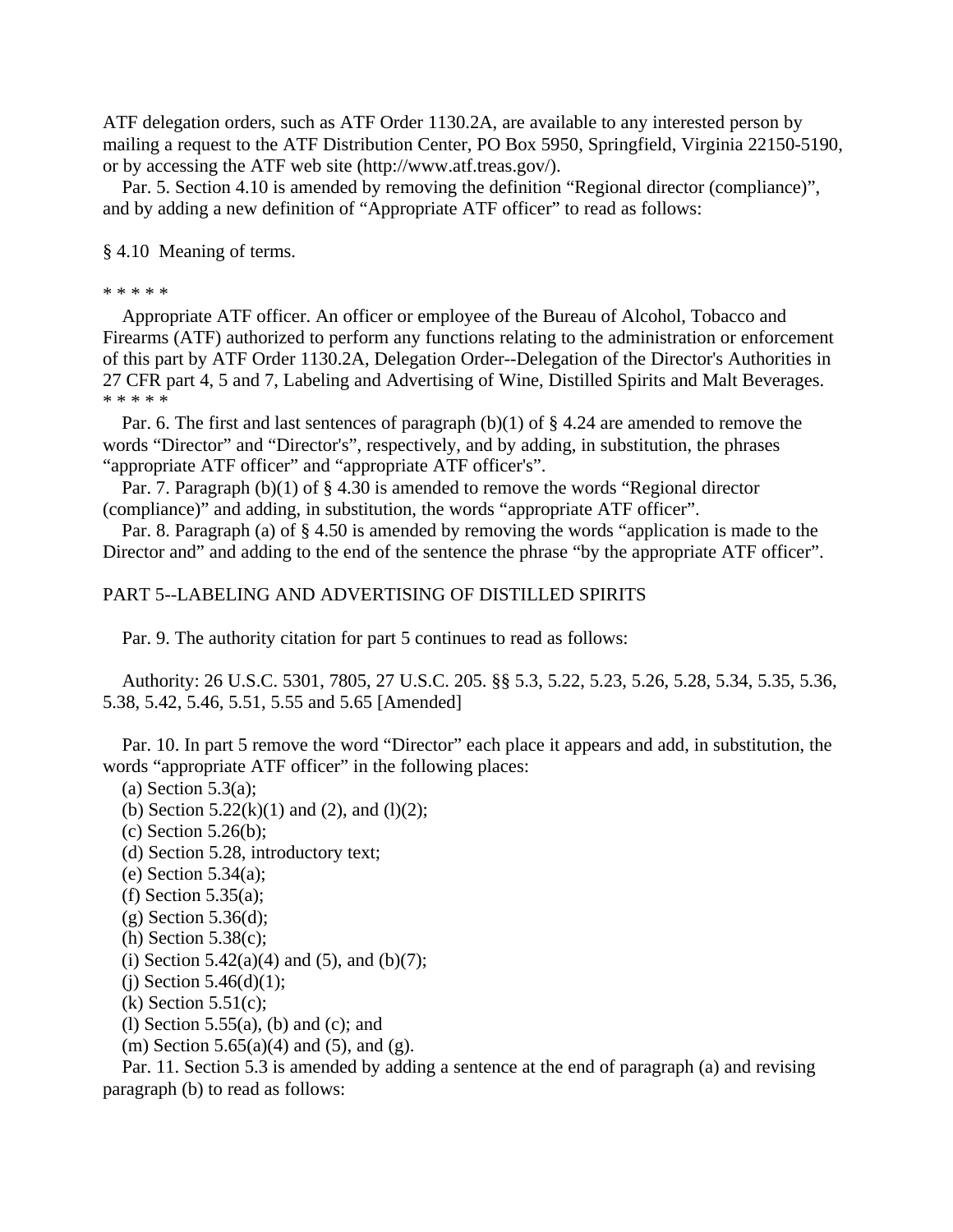#### § 5.3 Forms prescribed.

 $(a)$  \* \* \* The form will be filed in accordance with the instructions for the form.

 (b) Forms may be requested from the ATF Distribution Center, PO Box 5950, Springfield, Virginia 22153-5190, or by accessing the ATF web site (http://www.atf.treas.gov/). \* \* \* \* \*

Par. 12. A new § 5.4 is added to Subpart A to read as follows:

§ 5.4 Delegations of the Director.

 Most of the regulatory authorities of the Director contained in this part 5 are delegated to appropriate ATF officers. These ATF officers are specified in ATF Order 1130.2A, Delegation Order--Delegation of the Director's Authorities in 27 CFR parts 4, 5 and 7, Labeling and Advertising of Wine, Distilled Spirits and Malt Beverages. ATF delegation orders, such as ATF Order 1130.2A, are available to any interested person by mailing a request to the ATF Distribution Center, PO Box 5950, Springfield, Virginia 22150-5190, or by accessing the ATF web site (http://www.atf.treas.gov/).

 Par. 13. Section 5.11 is amended by removing the definition "Area supervisor", and by adding a new definition of "Appropriate ATF officer" to read as follows:

#### § 5.11 Meaning of terms.

#### \* \* \* \* \*

 Appropriate ATF officer. An officer or employee of the Bureau of Alcohol, Tobacco and Firearms (ATF) authorized to perform any functions relating to the administration or enforcement of this part by ATF Order 1130.2A, Delegation Order--Delegation of the Director's Authorities in 27 CFR part 4, 5 and 7, Labeling and Advertising of Wine, Distilled Spirits and Malt Beverages. \* \* \* \* \*

 Par. 14. The first sentence of paragraph (a) of § 5.26 is amended by removing the phrase "with the Director".

Par. 15. Paragraph (c) of § 5.32 is amended by removing the phrase "by the Director".

 Par. 16. Paragraph (g) of § 5.33 is amended by removing the words "Director or regional director (compliance)" and adding, in substitution, the words "appropriate ATF officer".

Par. 17. Paragraph (f) of § 5.36 is revised as follows:

§ 5.36 Name and address.

#### \* \* \* \* \*

 (f) Trade names. The trade name of any permittee appearing on any label must be identical to the trade name listed on the permittee's basic permit. \* \* \* \* \*

# PART 7--LABELING AND ADVERTISING OF MALT BEVERAGES

Par. 18. The authority citation for part 7 continues to read as follows: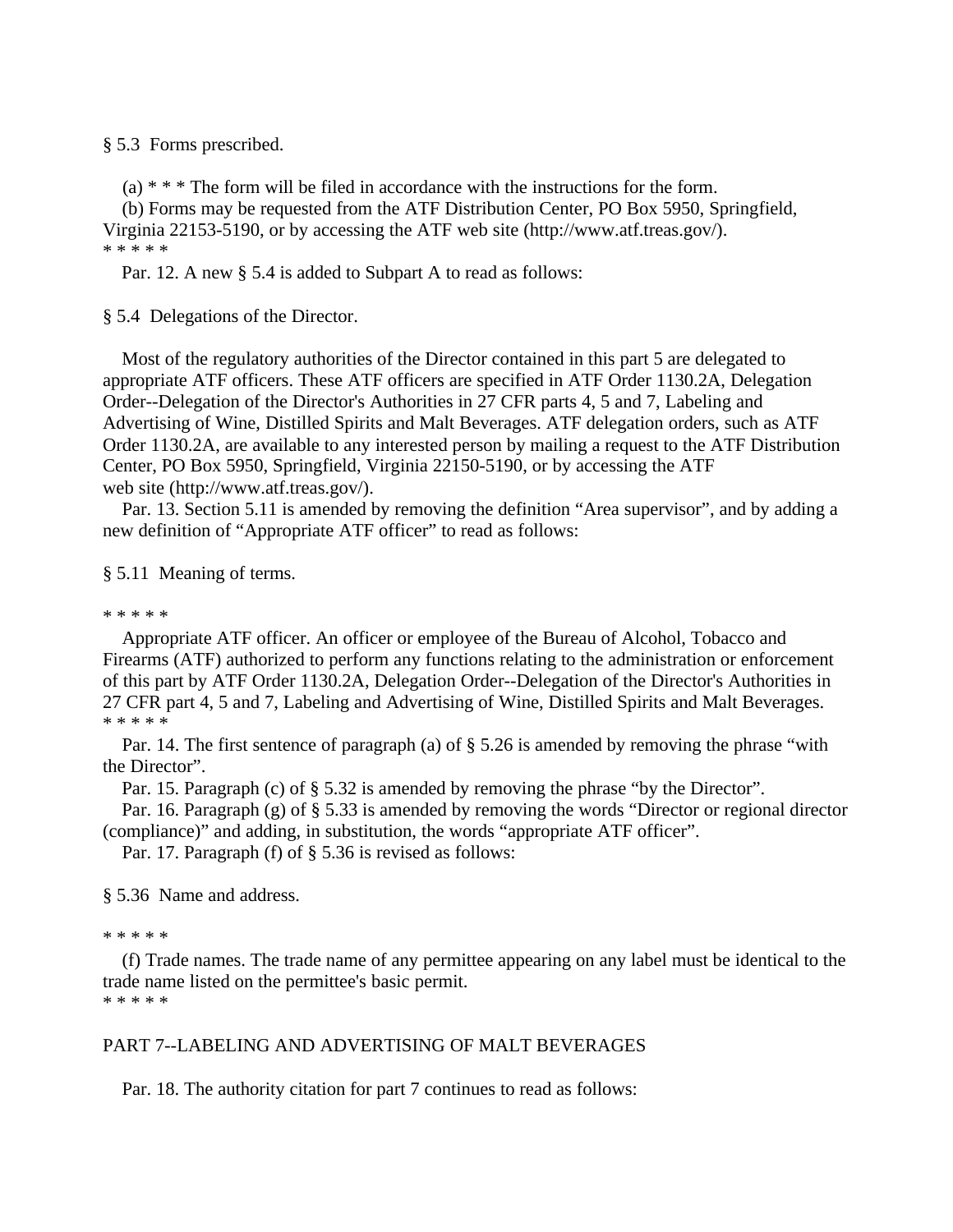Authority: 27 U.S.C. 205. §§ 7.3, 7.23, 7.24, 7.25, 7.29, 7.31, 7.54 [Amended]

 Par. 19. In part 7 remove the word "Director" each place it appears and add, in substitution, the words "appropriate ATF officer" in the following places:

(a) Section 7.3(a);

- (b) Section 7.23(b);
- (c) Section 7.24 $(g)$ ;
- (d) Section 7.25(a);
- (e) Section 7.29(a)
- $(4)$  and  $(5)$ , and  $(d)$ ;
- (f) Section  $7.31(c)$ ; and
- $(g)$  Section 7.54(a)(4) and (5).

 Par. 20. Section 7.3 is amended by adding a sentence at the end of paragraph (a) and revising paragraph (b) to read as follows:

§ 7.3 Forms prescribed.

 $(a)$  \* \* \* The form will be filed in accordance with the instructions for the form.

 (b) Forms may be requested from the ATF Distribution Center, P.O. Box 5950, Springfield, Virginia 22153-5190, or by accessing the ATF web site (http://www.atf.treas.gov/). \* \* \* \* \*

Par. 21. A new § 7.5 is added to subpart A to read as follows:

#### § 7.5 Delegations of the Director.

 Most of the regulatory authorities of the Director contained in this Part 7 are delegated to appropriate ATF officers. These ATF officers are specified in ATF Order 1130.2A, Delegation Order--Delegation of the Director's Authorities in 27 CFR parts 4, 5 and 7, Labeling and Advertising of Wine, Distilled Spirits and Malt Beverages. ATF delegation orders, such as ATF Order 1130.2A, are available to any interested person by mailing a request to the ATF Distribution Center, PO Box 5950, Springfield, Virginia 22150-5190, or by accessing the ATF web site (http://www.atf.treas.gov/).

 Par. 22. Section 7.10 is amended by removing the definition "Regional director (compliance)", and by adding a new definition of "Appropriate ATF officer" to read as follows:

§ 7.10 Meaning of terms.

#### \* \* \* \* \*

 Appropriate ATF officer. An officer or employee of the Bureau of Alcohol, Tobacco and Firearms (ATF) authorized to perform any functions relating to the administration or enforcement of this part by ATF Order 1130.2A, Delegation Order--Delegation of the Director's Authorities in 27 CFR part 4, 5 and 7, Labeling and Advertising of Wine, Distilled Spirits and Malt Beverages. \* \* \* \* \*

Par. 23. The second sentence of paragraph (c)(1) of  $\S$  7.20 is amended by removing the words "regional director (compliance)" and adding, in substitution, the words "appropriate ATF officer".